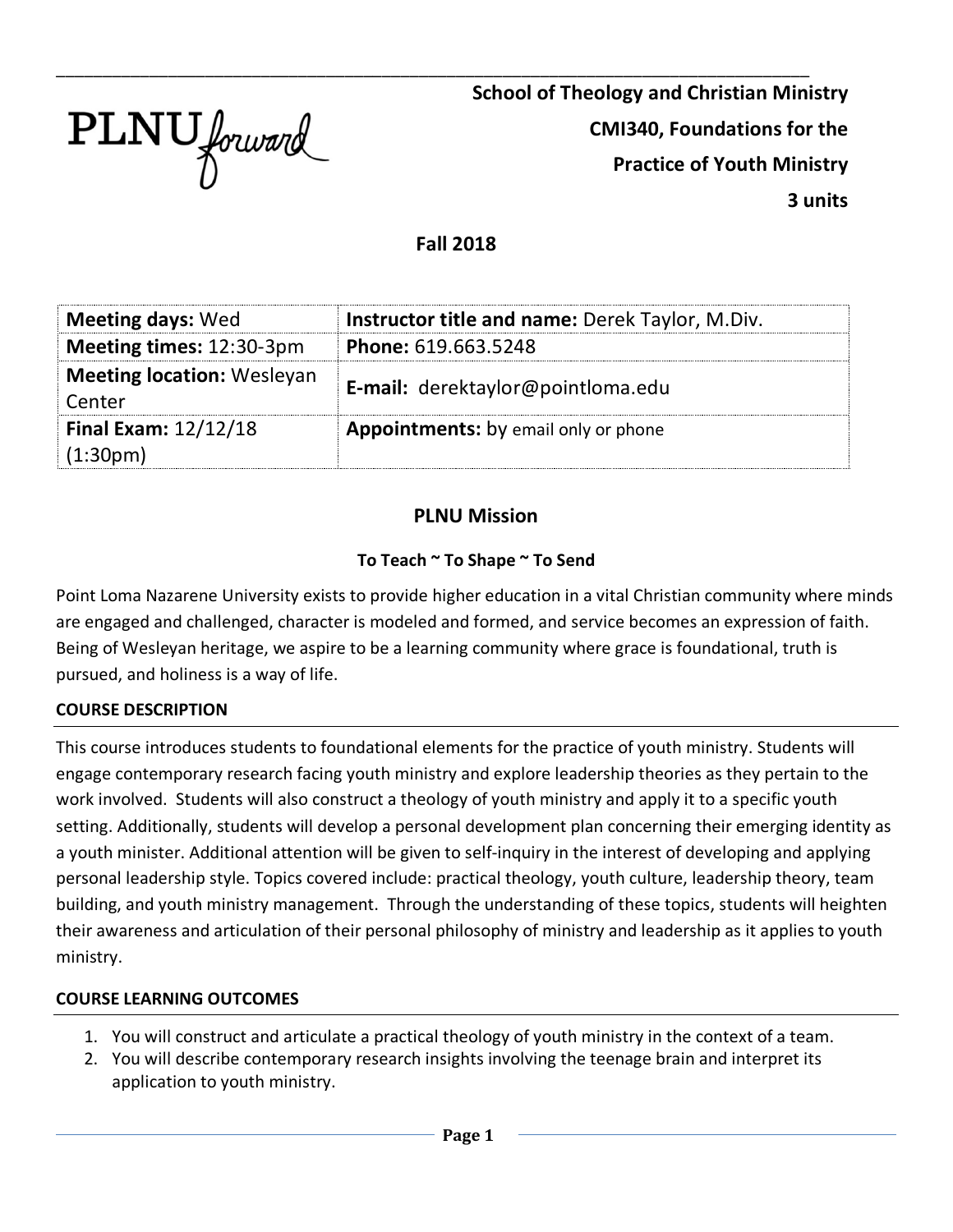- 3. You will develop and engage a personal development plan around your emerging identity as a youth minister.
- 4. You will demonstrate your ability to coach teenagers given your understanding of their developmental place, coaching voices, and your knowledge of recent insights into neuroscience.
- 5. You will assess and evaluate one's own ability to apply theology and philosophy of leadership to a specific ministry setting.

### **COURSE CREDIT HOUR INFORMATION**

In the interest of providing sufficient time to accomplish the stated Course Learning Outcomes, this class meets the PLNU credit hour policy for a 3-unit class delivered over 16 weeks. Specific details about how the class meets the credit hour requirement can be provided upon request.

#### **REQUIRED TEXTS**

- 1. Heifetz, R., & Linsky, M. (2017). *Leadership on the Line, With a New Preface: Staying Alive Through the Dangers of Change*. Harvard Business Press.
- *2.* Jensen, Frances E.; Nutt, Amy Ellis (2015). *The Teenage Brain: A Neuroscientist's Survival Guide to Raising Adolescents and Young Adults .* HarperCollins. Kindle Edition*.*
- *3.* Lencioni, P. (2005). *Overcoming the five dysfunctions of a team: A field guide for leaders, managers, and facilitators.* John Wiley & Sons*.*
- *4.* Silsbee, D. (2010). *The mindful coach: Seven roles for facilitating leader development.* John Wiley & Sons.

# **Course Expectations**

*Participation*: Attendance is required and expected for this discussion-based course. Your attendance will contribute to both your learning and the learning of the other students in the class. Students are allotted no more than 1 unexcused absence and 2 excused absences without penalty to the overall course grade (not just attendance/ participation grade). Students are responsible for the materials and assignments on days missed; this work should be turned in by the start of class period the day the assignment is due. Please speak to the instructor(s) with unforeseen circumstances. Like attending class, arrival to class on time is expected. Arriving to class tardy (or leaving early) for three class periods will count as an unexcused absence. *Note: Travel to and participation in National Youth Worker Convention is a requirement for this course (travel and hotel and food covered by course fee).*

*Readings:* Various readings from required texts and supplemental readings are assigned for this course. It is expected that you read the assigned chapters, articles, or books by the Monday before the start of class period on Wednesday. Journal Entries are due at 11:59pm, Monday evening before each Wednesday class. More direction is given below.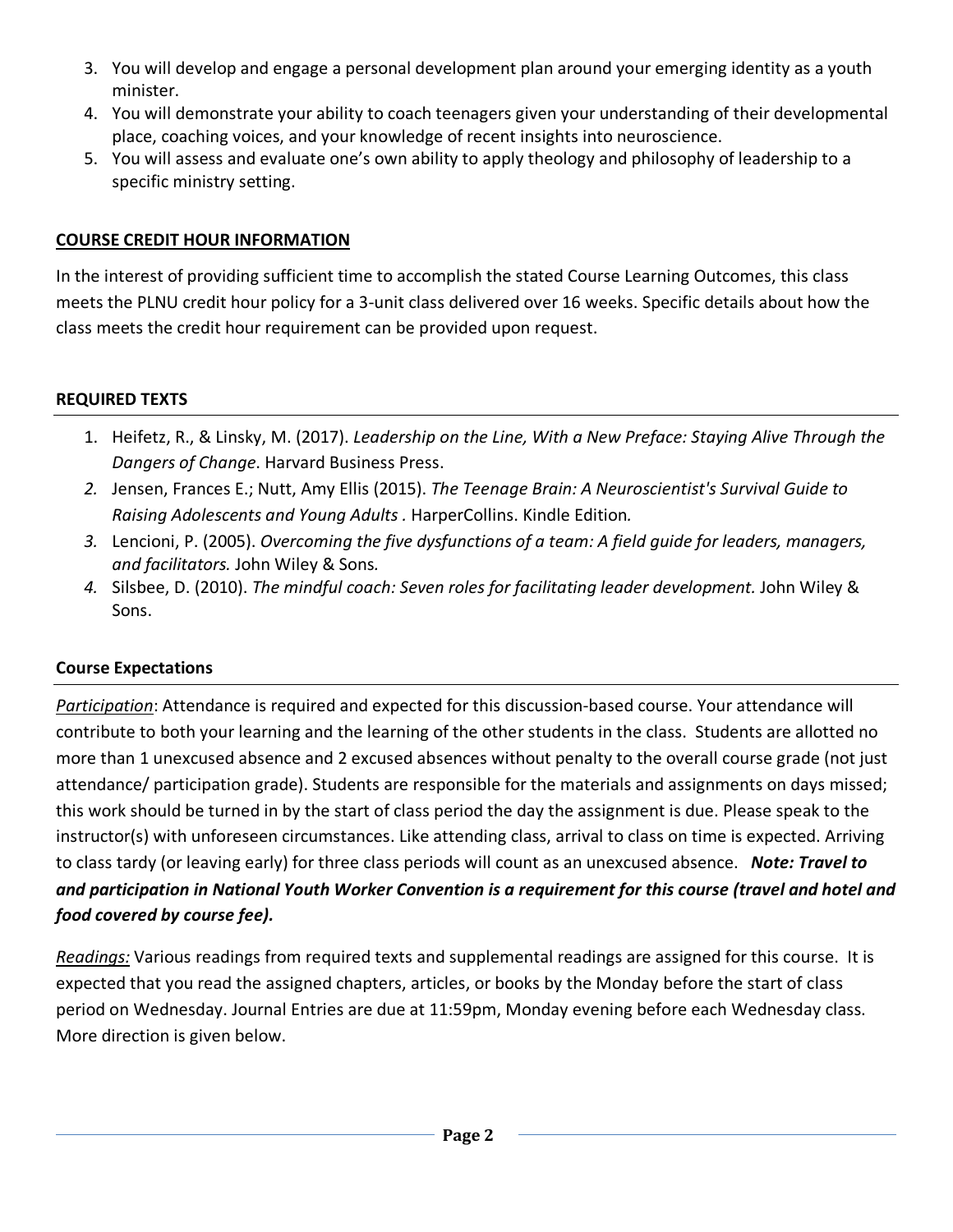*Assignments*: There are a variety of assignments due throughout the semester. You are expected to turn in the assignments electronically (Canvas) by the noted due date and time. You will be notified ahead of time if the assignment is due in another format (i.e., in class in hard copy). All assignments will be graded on quality and depth of work, adherence to assignment, and grammar/spelling. Please proofread each assignment prior to submission and ensure the following guidelines are followed.

- o Double-spaced
- $\circ$  1 inch margins on all sides
- o 12-point Times New Roman font
- o APA Citations (http://owl.english.purdue.edu/owl/section/2/10/)

Students are encouraged to use the Tutorial Center as a resource. It is recommended that you schedule appointments in advance. Webpage: http://www.pointloma.edu/experience/offices/student-services/tutorialservices.

*Canvas*: We will be using Canvas in a variety of ways in this course. This will be the primary way in which you will turn in assignments and receive feedback and grades on your assignments. There are several other applications that we may use as a class or you may choose to aid in your learning.

*Respect for Diversity*: The diversity of backgrounds, thoughts, beliefs that students bring to this class should be viewed as a resource, strength, and benefit, and should be respected. To learn, we must be open to the views of people different from ourselves. In this time, we share together, please honor and respect the uniqueness of your fellow classmates and appreciate the opportunity we have to learn from each other.

*Religious Observances*: If a deadline or class session creates conflict with your religious observances, please let an instructor know as soon as possible so appropriate accommodations can be made.

*Treating Each Other with Dignity and Respect*: Throughout the semester we will be working very closely together and may be discussing sensitive subjects. It is expected that each member of the class treat the other members with dignity and respect. Individuals' opinions should be respected and valued, even if they are not in line with your own opinions.

*Challenging Yourself and Taking Risks*: You can control how much you will take out of this course. The more you give to the class and open yourself up, the more you will gain in return and grow as an individual and a leader. Many parts of this course will inform other areas of your life, beyond the scope of youth ministry. Please try to give this course your all, ask good questions, be willing to share and learn from others, and try to apply some of what you are learning to your life outside of the classroom.

*Academic Dishonesty/ Ethical Behavior*: Please refer to the **PLNU ACADEMIC HONESTY POLICY** at the end of the syllabus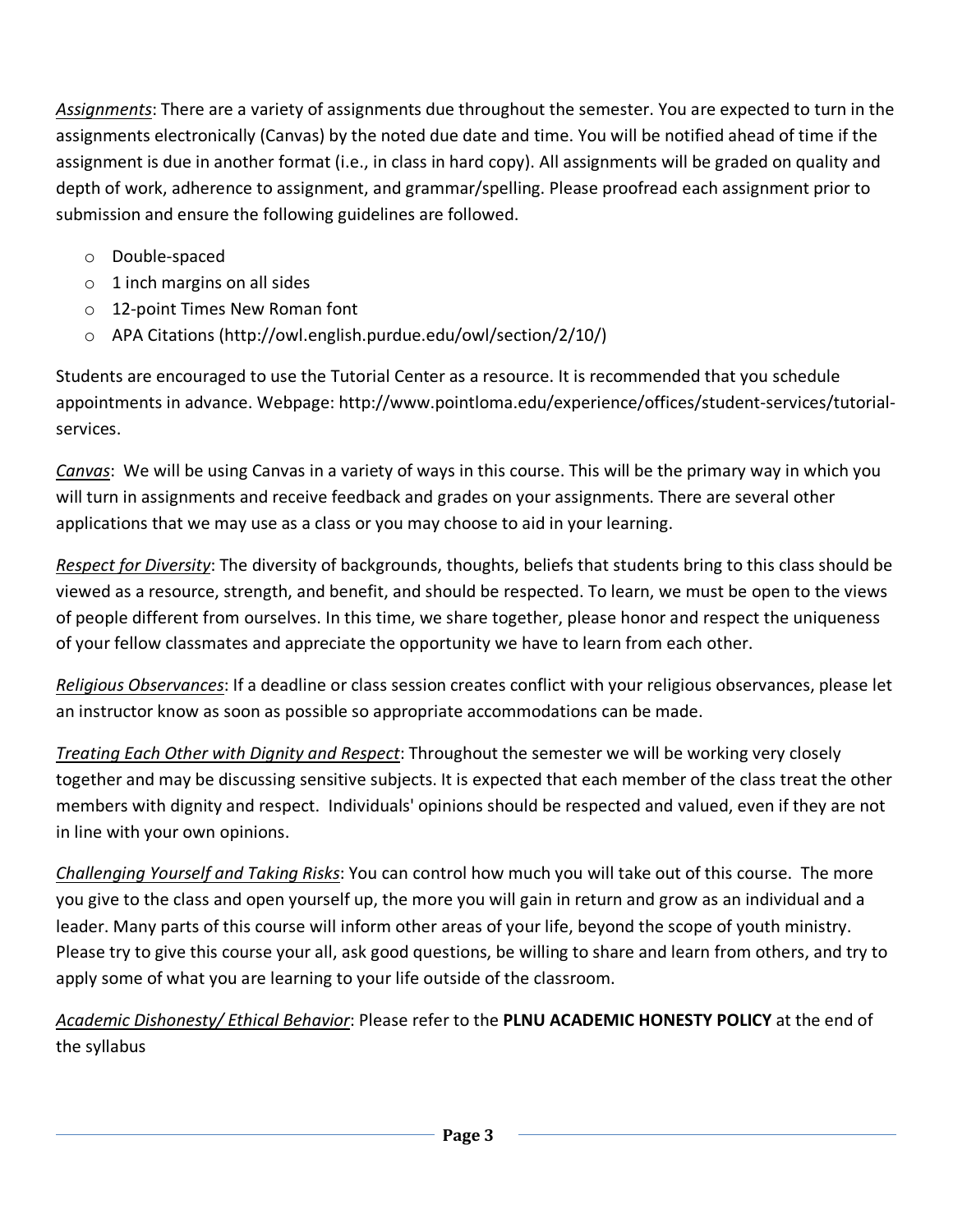#### ASSESSMENT AND GRADING<sup>( $\bigstar$ )</sup>

Graded Components

Please note: Additional class assignments and information may be provided in class.

- 1. Attendance, Participation Because this course is discussion-based and very interactive, attendance is required and expected. Your attendance will contribute to both your learning and the learning of the other students in the class. Participation includes in-class exercises, participation in class activities and discussions, overall demonstrated engagement, and showing respect for your peers, the instructor(s), and the classroom environment.
- 2. Reading Journal Entries Various readings from required texts and supplemental readings are assigned for this course. It is expected that you read the assigned chapters, articles, or books by the start of class period. Journal Entries are due at 11:59pm, Monday evening before each Wednesday class. See Below.

For *each reading* students will write a journal entry on Canvas with the following information on it: (Each entry should be at least 300 words.)

- 1. Name of Reading and Author
- 2. Main Points (2-3)
- 3. Critique/Limitations/Questions of the Assigned Reading
- 4. One Application of the Material to Youth Ministry/Your Life
- 3. Coaching Experience & Log Each student will conduct three "coaching" sessions with an adolescent in which the CMI 340 student applies the use of the "voices" as described in *The Mindful Coach* (Silsbee, 2004) are to be applied. A log is to be submitted for each of the three experiences in which the following issues are addressed. See below.

For *each coaching meeting* students will write a log entry on Canvas with the following information on it: (Each entry should be at least 300 words.)

- 1. Themes
- 2. Goal(s)
- 3. Concerns (if any)
- 4. Reflections on use of *Coaching Voices*
- 4. Theology of Youth Ministry (Group) You will complete a Collective Theology of Youth Ministry as it applies to a specific church (To Be Assigned). This church will also be the church that is the focus of the group project. The group together will decide on the content of the paper, the theological commitments emphasized, and divide the work accordingly. A balance between describing and applying should be achieved. One group paper will be submitted. Please refer to standards for paper submissions above. More direction will be given in class.
- 5. Personal Development Plans/Papers Students are invited to use a "self-as-instrument" approach through which they explore their own development on key competencies and their own chosen areas of attention to enhance their emergence as a youth minister. They are expected to document periodically their development in a brief reflective/planning paper, which should include three sections: (1) reflection on what is emerging in the student's identity as a youth minister; (2) observations and reflection on progress, insights, resistance and questions emerging from own youth ministry practice; (3) areas of attention, intention, objectives for the following classes, and for continual development after the end of the course. Reflections should include self-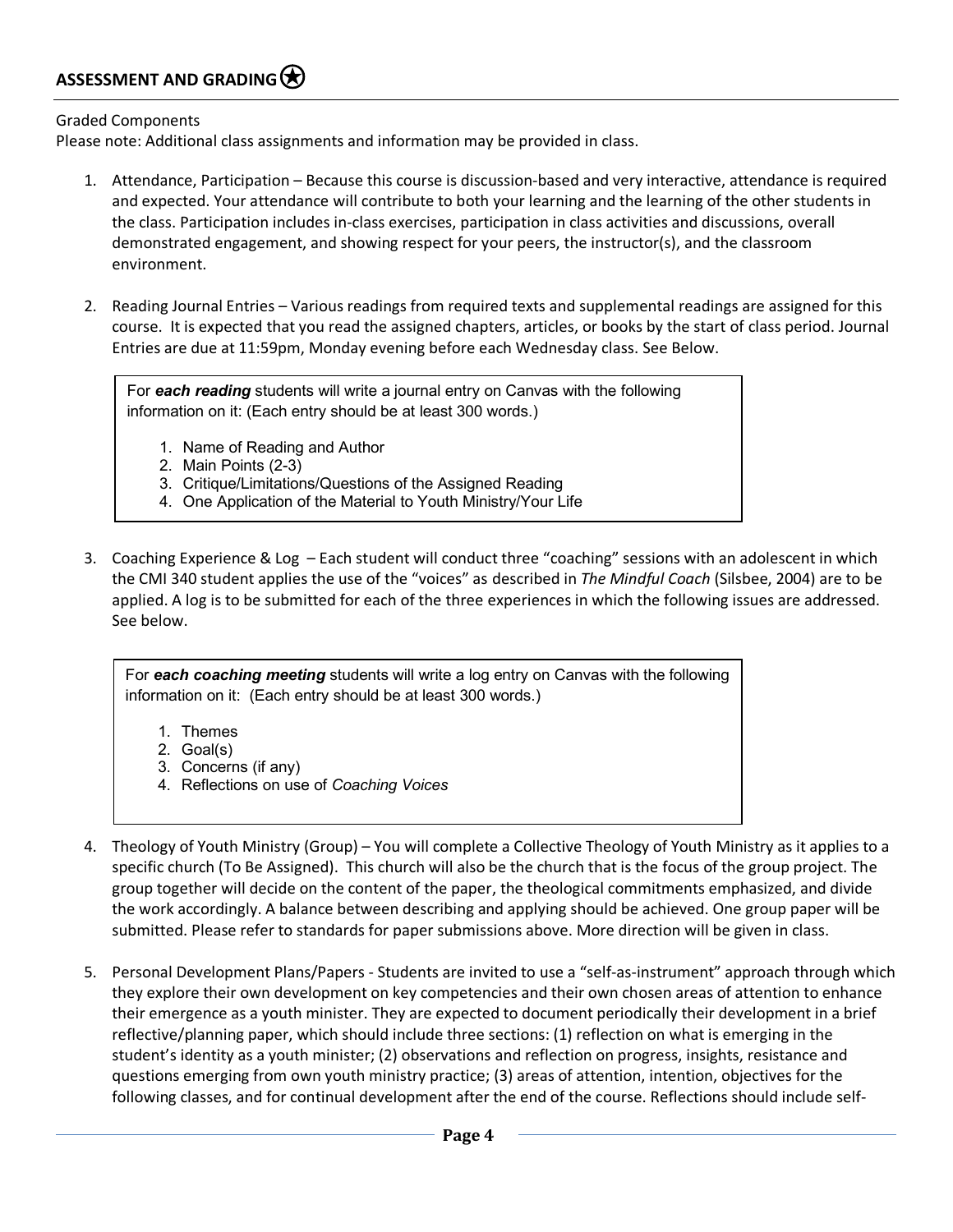observation, feedback from others, and insights from class, conferences and self-learning. Papers should be 3-4 pages, no title page.

- 6. *The Teenage Brain* Presentation Each student will select a few sections from this book to present to the class. The use of a presentation program is required (PPT, Google Slides, Piktochart, etc.) as part of the scope of this project is to equip you with a tool for future use.
- 7. Discovery Action Research Project Students will have the opportunity to identify one piece of literature not assigned above that resonates with their personal Philosophy of Youth Leadership. Students will be responsible for exploring this content in relation to an action research project. Action research projects will embody the students' specified area of focus while engaging adolescents in participation. Students will lead a group of at least 5 youth members in a youth ministry event of some type (i.e. bible study, small group, field trip, outreach event, fundraiser) while under the guidance of a representative of that organization. Students will submit an Action Research Proposal and that will be a portion of their grade. The instructor will approve all literature and project locations and projects will be shared virtually (e.g., YouTube or Vimeo), using creative methods of engagement. Because of the nature of this assignment, participation in a youth ministry is necessary. Videos should be 5-7 min. A rubric is available on Canvas.

Deliverables of this Project Include:

- a. Action Research Proposal Form (separate Canvas submission)
- b. Video Submission (use rubric)
- 8. Final Mastery Exam This exam will be an in-class short answer examination covering concepts from the class, reading projects, and critique. We will discuss this further.

Extra Credit – Extra credit opportunities are available to students through the various lectures and/or symposiums provided at PLNU. A two-page reflection (not a summary or report) on what you learned at the workshop and how it relates to youth ministry (especially in light of the concepts explored in class) can earn you up to 2% of the class credit. Additionally, at any time a student may elect to give an 8-10 minute devotional/sermonette for up to 5% extra credit. Prior approval required in all cases.

| Assignment distribution by percentage:                                                                                                                                                                              |                                               | Grade scale:                                                                                  |                                                                                                |  |
|---------------------------------------------------------------------------------------------------------------------------------------------------------------------------------------------------------------------|-----------------------------------------------|-----------------------------------------------------------------------------------------------|------------------------------------------------------------------------------------------------|--|
| Attendance/Participation<br>Reading Journals/Coaching logs<br>Theology of Youth Ministry<br>Teenage Brain Presentation<br>Personal Development Plan Papers<br><b>Action Research Proposal/Project</b><br>Final Exam | 10%<br>15%<br>10%<br>10%<br>15%<br>20%<br>20% | $A = 93 - 100$<br>$A = 92 - 90$<br>$B+=87-89$<br>$B = 83 - 86$<br>$B = 80 - 82$<br>$C+=77-79$ | $C = 73 - 76$<br>$C = 70 - 72$<br>$D+=67-69$<br>$D = 63 - 66$<br>$D = 60 - 62$<br>$F = 0 - 59$ |  |

#### **INCOMPLETES AND LATE ASSIGNMENTS**

All assignments are to be submitted/turned in by the beginning of the class session when they are due including assignments posted in Canvas. Incompletes will only be assigned in extremely unusual circumstances.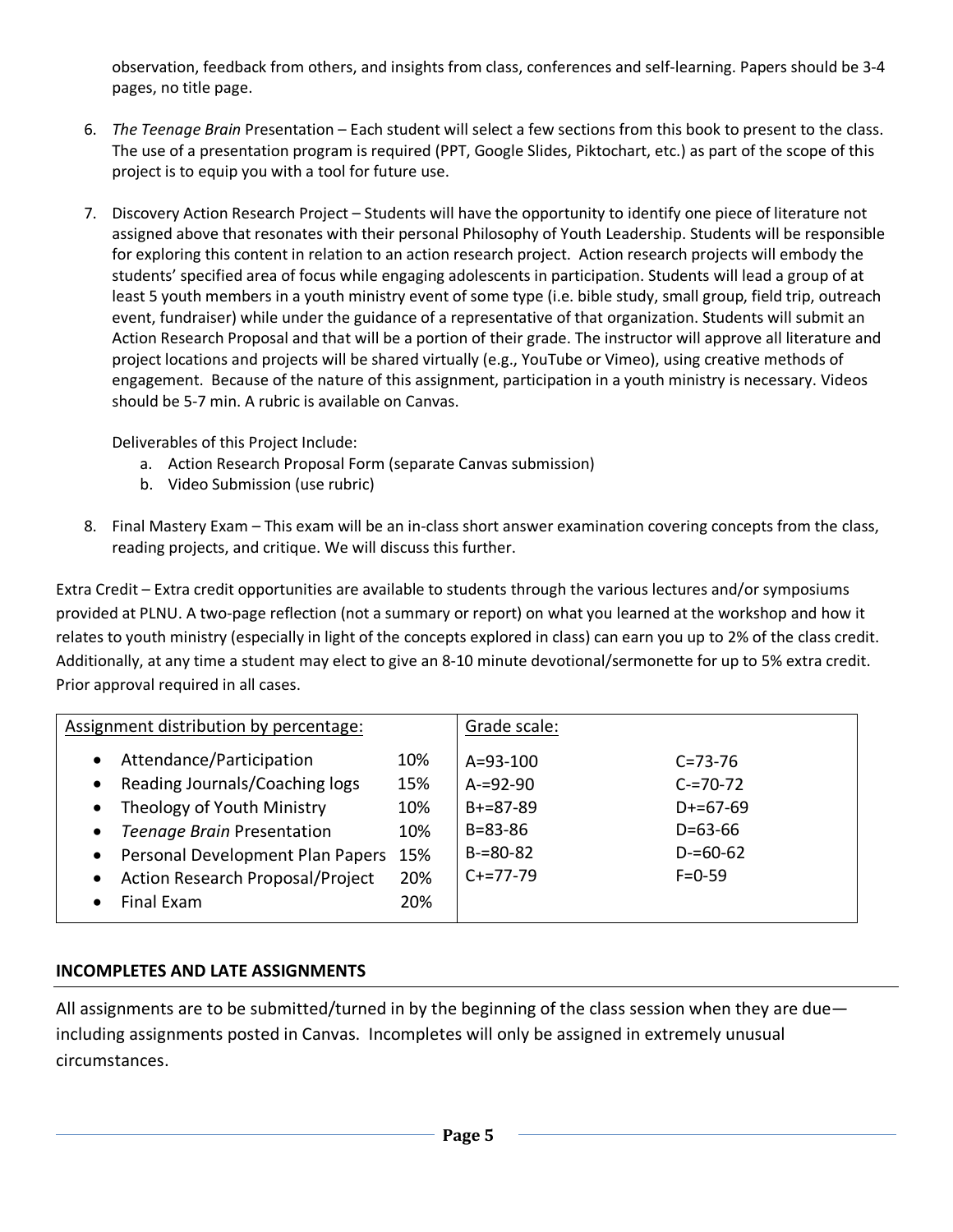Successful completion of this class requires taking the final examination **on its scheduled day**. The final examination schedule is posted on the Class Schedules site. No requests for early examinations or alternative days will be approved.

NOTE: The following policies are to be used without changes:

# **PLNU COPYRIGHT POLICY**

Point Loma Nazarene University, as a non-profit educational institution, is entitled by law to use materials protected by the US Copyright Act for classroom education. Any use of those materials outside the class may violate the law.

# **PLNU ACADEMIC HONESTY POLICY**

Students should demonstrate academic honesty by doing original work and by giving appropriate credit to the ideas of others. Academic dishonesty is the act of presenting information, ideas, and/or concepts as one's own when in reality they are the results of another person's creativity and effort. A faculty member who believes a situation involving academic dishonesty has been detected may assign a failing grade for that assignment or examination, or, depending on the seriousness of the offense, for the course. Faculty should follow and students may appeal using the procedure in the university Catalog. See **Academic Policies** for definitions of kinds of academic dishonesty and for further policy information.

# **PLNU ACADEMIC ACCOMMODATIONS POLICY**

If you have a diagnosed disability, please contact PLNU's Disability Resource Center (DRC) within the first two weeks of class to demonstrate need and to register for accommodation by phone at 619-849-2486 or by email at DRC@pointloma.edu. See Disability Resource Center for additional information.

# **PLNU ATTENDANCE AND PARTICIPATION POLICY**

Regular and punctual attendance at all classes is considered essential to optimum academic achievement. If the student is absent from more than 10 percent of class meetings, the faculty member can file a written report, which may result in de-enrollment. If the absences exceed 20 percent, the student may be de-enrolled without notice until the university drop date or, after that date, receive the appropriate grade for their work and participation. See Academic Policies in the Undergraduate Academic Catalog.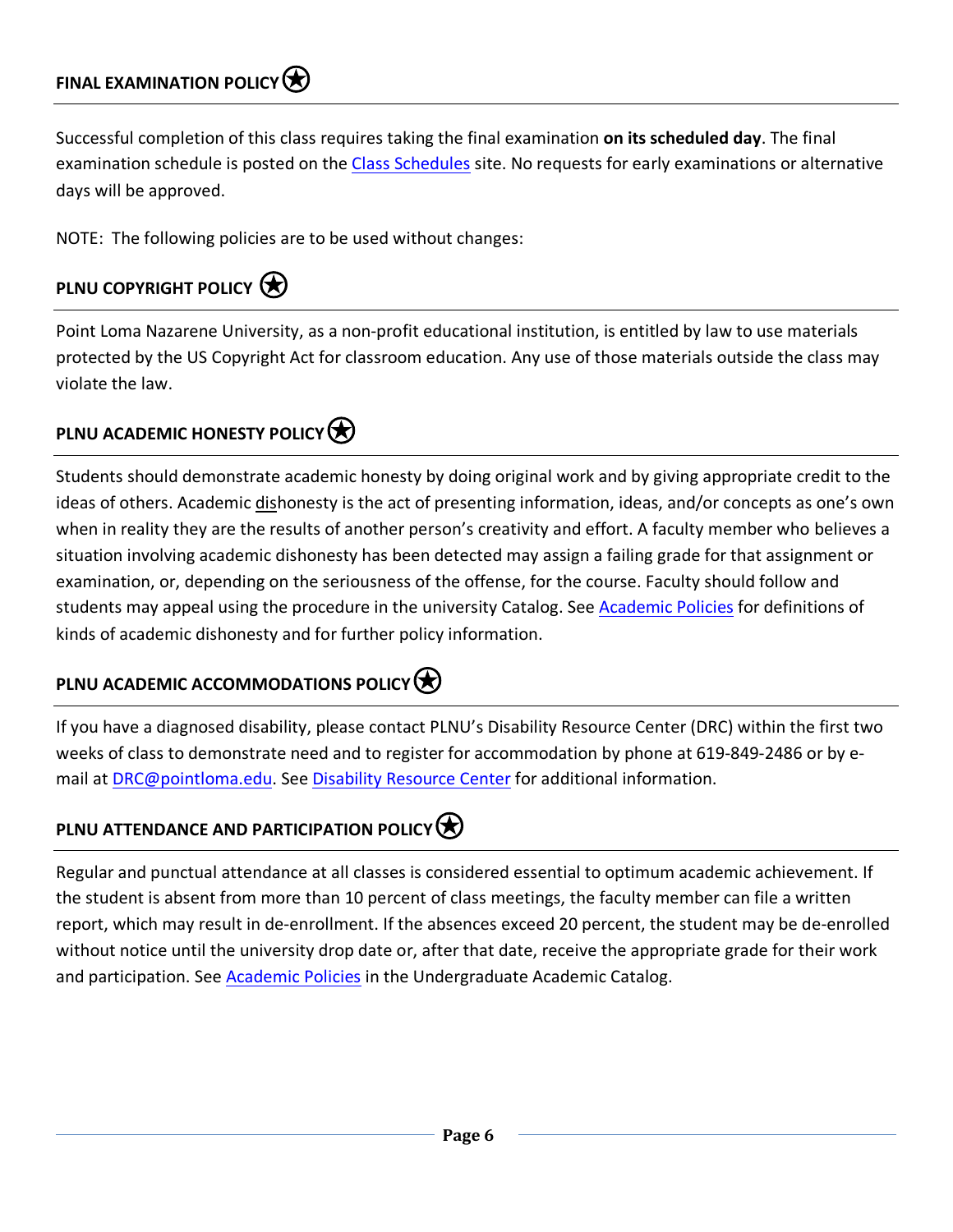#### **COURSE SCHEDULE AND ASSIGNMENTS**

| Week<br>#      | Date  | <b>Topic</b>                                                                                                                                                                                     | <b>Reading</b>                                                                                                  | <b>Assignment Due</b>                                                                                                                                                                                                                                                                                         | <b>Other Notes/Events</b> |
|----------------|-------|--------------------------------------------------------------------------------------------------------------------------------------------------------------------------------------------------|-----------------------------------------------------------------------------------------------------------------|---------------------------------------------------------------------------------------------------------------------------------------------------------------------------------------------------------------------------------------------------------------------------------------------------------------|---------------------------|
| $\mathbf{1}$   | 8/28  | Course Introduction/Mechanics<br>Presentation sign-ups<br>$\bullet$<br>Learning Edge/Personal<br>$\bullet$<br>Development<br>Self/Group Awareness<br>$\bullet$<br><b>Theological Commitments</b> |                                                                                                                 |                                                                                                                                                                                                                                                                                                               |                           |
| $\overline{2}$ | 9/5   | Youth Minister and Self-<br>Leadership                                                                                                                                                           | Bloom and<br>$\bullet$<br>Barna Research<br>Heifetz, Linsky<br>$\bullet$<br>(Intro and Part I,<br>all chapters) | Short answer (300 words)<br>$\bullet$<br>reading journal entry due at<br>11:59pm the Monday before<br>via Canvas (Reading Journal 1)                                                                                                                                                                          |                           |
| 3              | 9/12  | Youth Minister and Self-<br>Leadership                                                                                                                                                           | Heifetz, Linsky<br>$\bullet$<br>(Part II, all<br>chapters)                                                      | Short answer (300 words)<br>$\bullet$<br>reading journal entry due at<br>11:59pm the Monday before<br>via Canvas (Reading Journal 2)                                                                                                                                                                          |                           |
| 4              | 9/19  | Youth Minister and Self-<br>Leadership                                                                                                                                                           | Heifetz, Linsky<br>$\bullet$<br>(Part III, all<br>chapters)                                                     | Short answer (300 words)<br>$\bullet$<br>reading journal entry due at<br>11:59pm the Monday before<br>via Canvas (Reading Journal 3)<br><b>Theology of Youth Ministry</b><br>$\bullet$<br>Due<br>(3 Coaching Experiences<br>$\bullet$<br>Scheduled by now)                                                    |                           |
| 5              | 9/26  | Youth Minister and Self-<br>Leadership                                                                                                                                                           | Silsbee (Intro to<br>$\bullet$<br>Chapter 3)                                                                    | Short answer (300 words)<br>$\bullet$<br>reading journal entry due at<br>11:59pm the Monday before<br>via Canvas (Reading Journal 4)<br>PDP #1 Due<br>$\bullet$                                                                                                                                               |                           |
| 6              | 10/3  | Youth Ministry and Adolescent<br>Leadership                                                                                                                                                      | Silsbee<br>$\bullet$<br>(Chapters 4 to 4<br>to 10)                                                              | Short answer (300 words)<br>$\bullet$<br>reading journal entry due at<br>11:59pm the Monday before<br>via Canvas (Reading Journal 5)                                                                                                                                                                          |                           |
| $\overline{7}$ | 10/10 | Youth Ministry and Adolescent<br>Leadership                                                                                                                                                      | Jensen and Nutt<br>$\bullet$<br>(Intro to Chapter<br>4)                                                         | Short answer (300 words)<br>$\bullet$<br>reading journal entry due at<br>11:59pm the Monday before<br>via Canvas (Reading Journal 6)<br><b>Action Research Project</b><br>$\bullet$<br>Proposal Form Due in class.<br>Bring copies for class.<br><b>Submission to Canvas later</b><br>after corrections made. |                           |